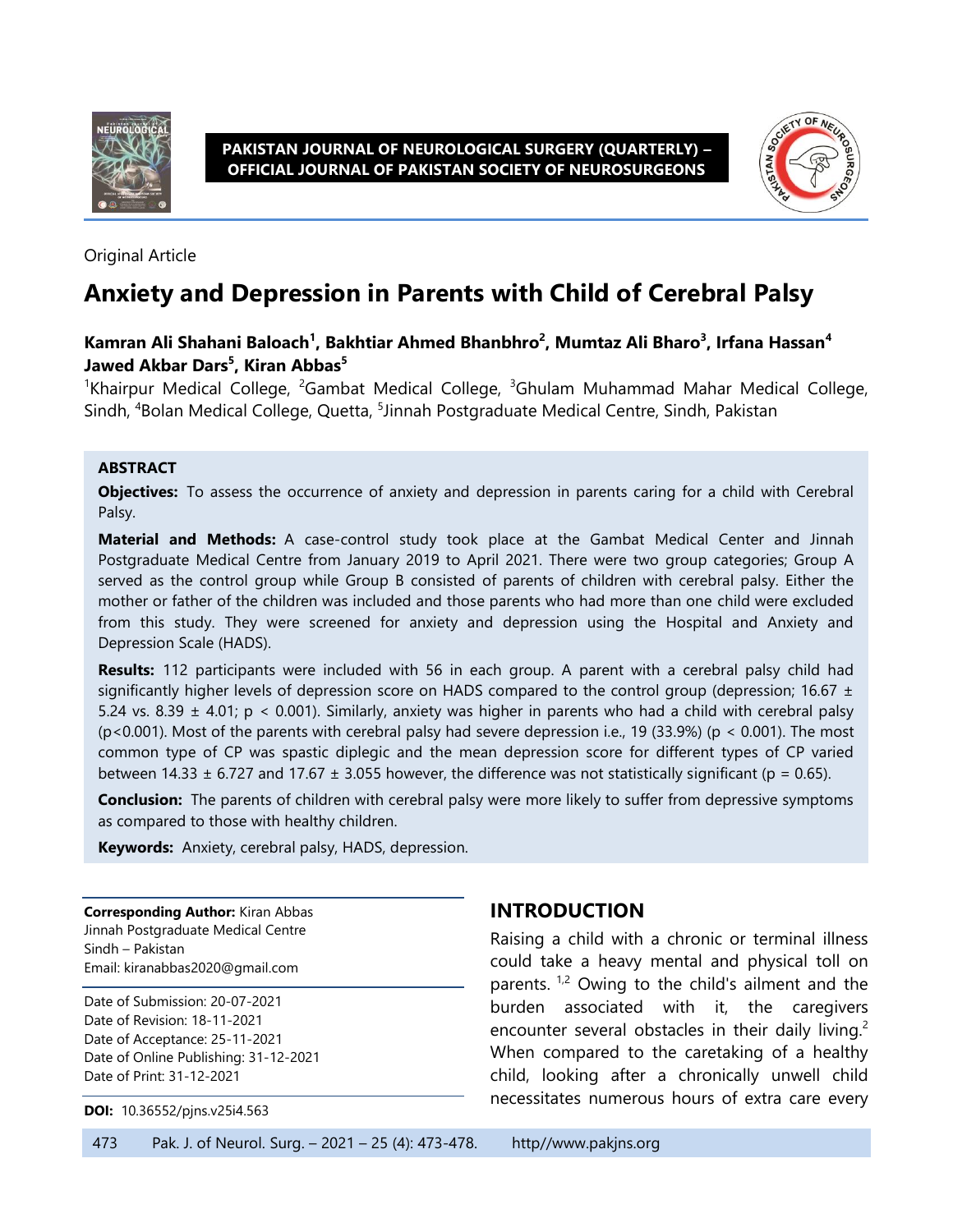day, such as medical attention or frequent hospital visits. $3$  Consequently, due to their care obligations, parents of chronically ill children often struggle to find work and engage in socialization. $2,3$  The overall parental pressure reported by caregivers of chronically ill children is considerably higher than that of caregivers of healthy children. Parents are likely to develop psychosocial disturbances because of this parental load.<sup>3-6</sup>

Cerebral palsy (CP) is a broad term that refers to a group of conditions correlated to causing serious physical impairments and other developmental absences and manifests in the early phases of brain development.<sup>4</sup> Even though motor dysfunction is the most distinguishing aspect of CP syndromes, several children also tend to suffer from sensory, linguistic, and intellectual impairments, as well as substantial restrictions in personal care tasks like eating, dressing, bathing, and movement.<sup>5</sup> Caregivers' mental health is frequently compromised because of nurturing a child with impairments.

Because caretakers of children with CP must overcome the challenges and complexity caused by the children's impairments, they are less satisfied with their lives since they are unable to meet their social demands. 6,7 Stress tends to arise in such cases when there's an imbalance amongst the needs of both the external environment and anticipated internal responsiveness to impairment, and when the needs hinder the accomplishment of other personal commitments. $8-10$  The primary caregiver, generally the mother, may face a variety of psychosocial issues subsequently.<sup>8</sup>

To date, there has been little to no attention given to the severe debilitating impact of a child born with a physical abnormality or a cognitive impairment on the mental and physical wellbeing of the parents. Not only is there insufficient knowledge on the different challenges a parent of a cerebral palsy child has to go through in their daily lives but there is also no coping strategies, counseling/therapy, or social support offered to these unfortunate parents. This further discourages the parents and negatively impacts their mental health. Therefore, the current study aimed to evaluate the severity of anxiety and depression in parents of children with cerebral palsy so that strategies can be devised to minimize the burden of care and facilitate the parents in bringing up a child with cerebral palsy.

### **MATERIAL AND METHODS**

### **Study Design and Setting**

A case-control study was employed at the Department of Medicine and Psychiatry, Gambat Medical Centre, and Jinnah Postgraduate Medical Centre between January 2019 to April 2021. The study was started after obtaining ethical approval from the institutional review Board of Gambat Medical Centre. After narrating the objectives and significance of the study, each participant was asked to sign an informed written consent.

### **Sampling Technique**

A non-probability convenience sampling technique was used to enroll the participants.

# **Inclusion Criteria**

All participants were grouped into two categories; Group A had parents who had a child without cerebral palsy. Group B included parents who had a child with cerebral palsy. For the control group, only parents with healthy children needed to be enrolled therefore, we invited the attendants (healthy adults) who accompanied the patients to take part in the study.

# **Exclusion Criteria**

Since the study wanted to assess the impact of raising a child with cerebral palsy on a parent's mental well-being, those parents who were having more than one CP child were excluded.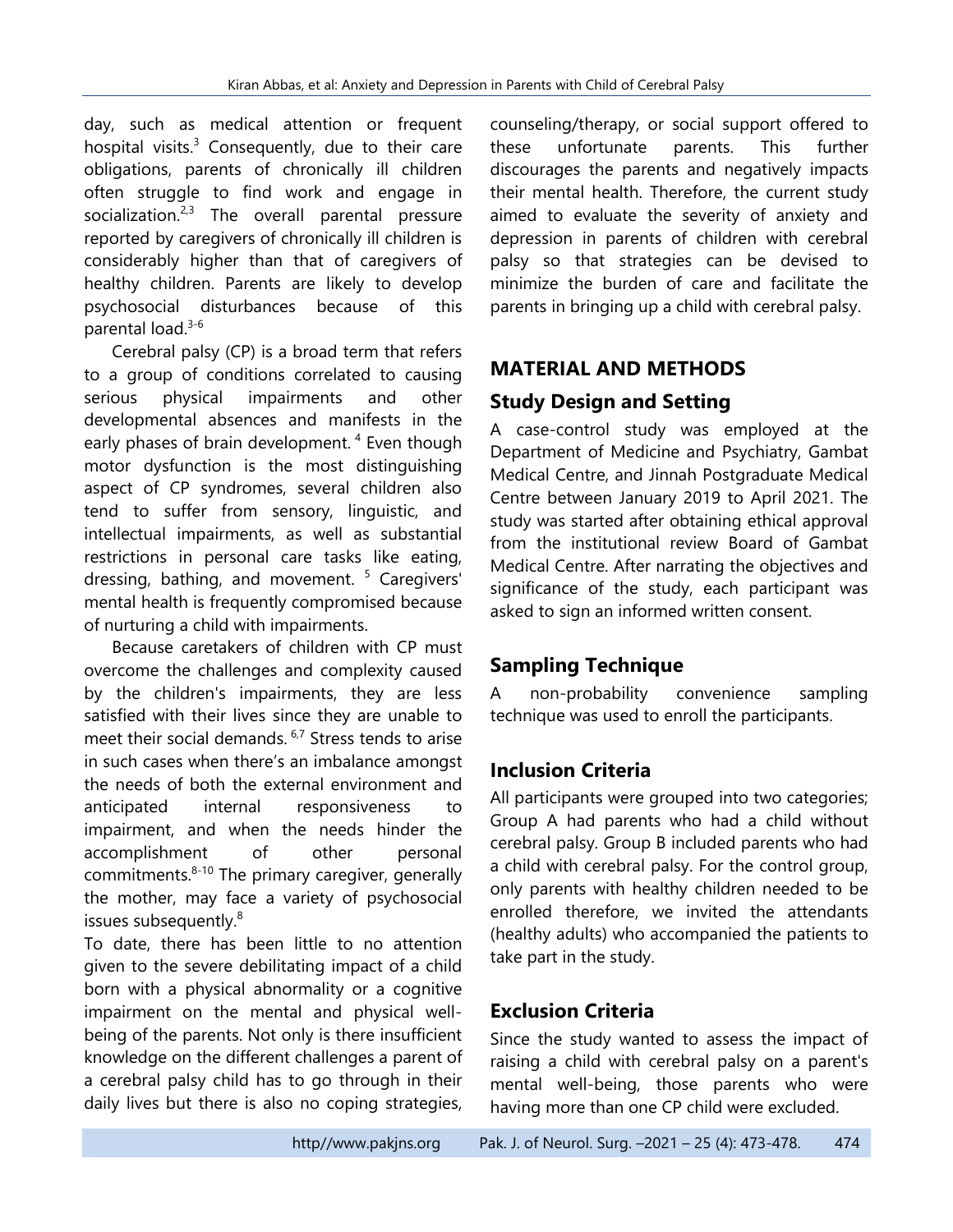# **Data Collection Procedure and Instruments**

All participants were screened for anxiety and depression using the Hospital Anxiety and Depression Scale (HADS).

HADS is a scale consisting of fourteen items, with the equal number of items for depression and anxiety subscales. Each item is scored from zero to three with a subscale score greater than eight indicating depression or anxiety.

### **Data Analysis**

Data collected was recorded on a predefined proforma. Information and variables related to child and caretaker were stratified and risk factors for anxiety and depression were thoroughly investigated.

The association between severity of depression and providing care to a CP child was determined using Chi-Square Test and Anova. A p-value of less than 0.05 was kept as the cut-off for statistical significance.

# **RESULTS**

### **Age of the Participants**

A total of 112 participants were included with 56 in each group. 65 (58.03%) were male parents while 47 (41.96%) were female parents. There was no statistical difference in mean scores of anxiety or depression between male and female parents.

### **Anxiety and Depression in Caregivers with a CP Child**

A mean HADS score of group B (case) was significantly higher than the control group (p < 0.001) thus, highlighting the association between depression in parents caring for a CP child compared to those parents caring for a healthy child (Table 1). Similarly, a significant difference in anxiety levels was found in those providing care to a CP child versus the controls  $(9.19 \pm 4.58 \text{ vs }$ 5.92  $\pm$  3.13; p < 0.001) (Table 1).

**Table 1:** Mean HADS score among study Participants (Control versus Case).

| <b>Group</b>         | Mean ± SD        | p-value <sup>a</sup>     |
|----------------------|------------------|--------------------------|
| Anxiety (Group A)    | $5.92 \pm 3.13$  | ~< 0.001                 |
| Anxiety (Group B)    | $9.19 \pm 4.58$  | (Significan<br>t result) |
| Depression (Group A) | $8.39 \pm 4.01$  | 0.001                    |
| Depression (Group B) | $16.67 \pm 5.24$ | (Significan<br>t result) |

**<sup>a</sup> =** Paired Sample t-test

#### **The severity of Depression in Caregivers with a CP Child**

Figure 1 illustrates the severity of depression in participants according to the groups (case versus control). It was observed that most of the control group participants (those with a healthy child) had no depressive symptoms at all while severe depression was significantly associated with parents caring for the CP child with a frequency of 19 (33.93%) (p < 0.001).





# **Type of Cerebral Palsy and its Association with Severity of Depression among Caregivers**

Using the ANOVA test, we determined whether there was any association between the type of CP the child was diagnosed with and the depression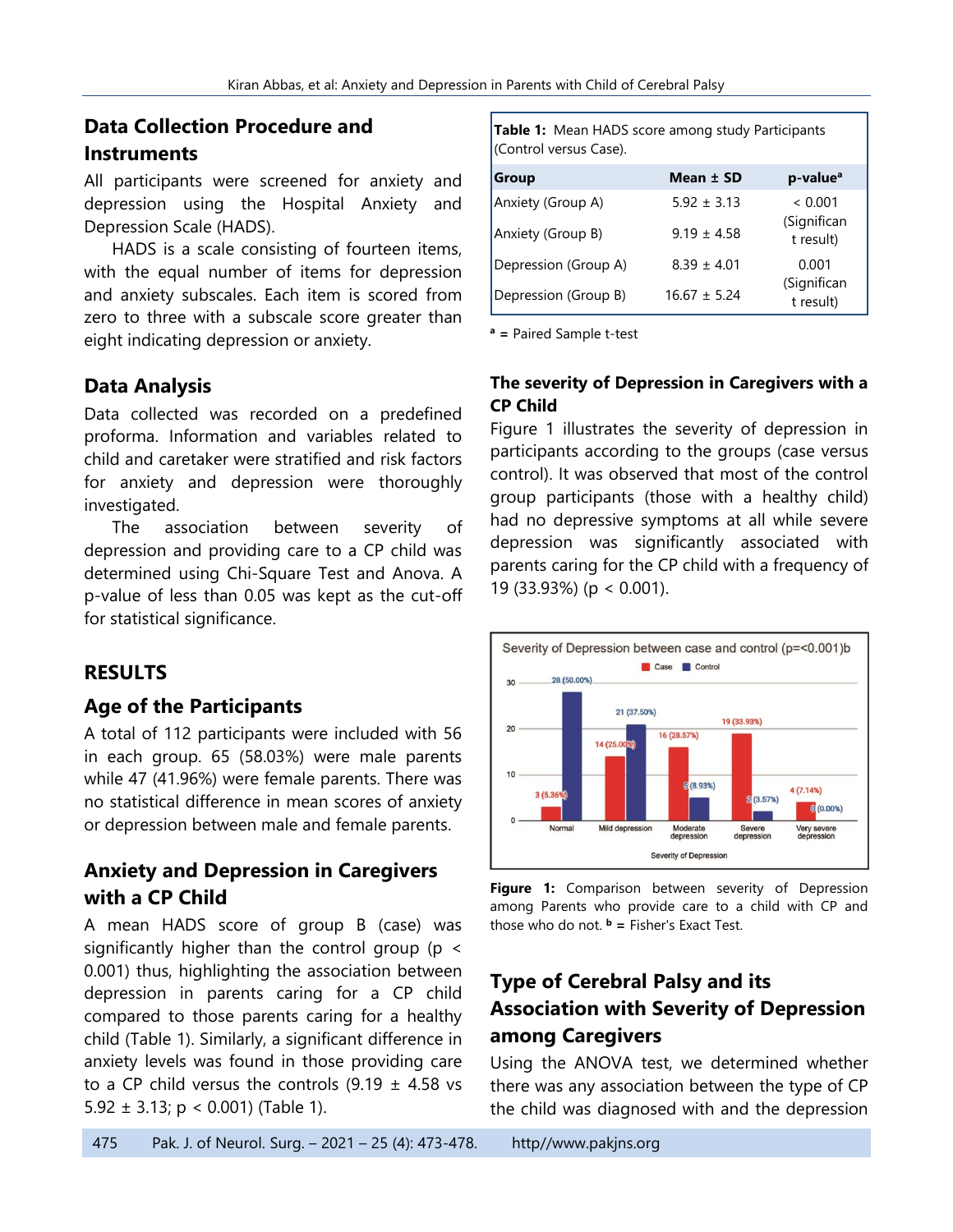severity among the caretakers i.e., the parents. It was found that the most common type of CP was spastic diplegic and the mean score for different types of CP varied between  $14.33 \pm 6.727$  and 17.67  $\pm$  3.055 however, the difference was not statistically significant ( $p = 0.65$ ) (Table 2).

| Table 3: Type of Cerebral Palsy & its Association<br>with Mean HADS score. |    |                   |                           |  |  |
|----------------------------------------------------------------------------|----|-------------------|---------------------------|--|--|
| <b>Types of CP</b>                                                         | N  | Mean ± SD         | p-value c                 |  |  |
| Spastic Diplegic                                                           | 28 | $17.43 \pm 5.514$ |                           |  |  |
| Spastic Quadriplegic                                                       | 9  | $14.33 \pm 6.727$ | (Insignificant<br>result) |  |  |
| Athetoid                                                                   | 4  | $17.00 \pm 5.354$ |                           |  |  |
| Spastic Hemiplegic                                                         | 3  | $17.67 \pm 3.055$ |                           |  |  |
| Others                                                                     | 12 | $16.33 \pm 3.725$ | 0.65                      |  |  |
| Total                                                                      | 56 | $16.68 \pm 5.24$  |                           |  |  |

**<sup>c</sup>=** ANOVA

#### **DISCUSSION**

Our results show that a parent of a child with cerebral palsy had significantly higher scores on HADS thus indicating a relationship between the incidence of anxiety and depression and caring for a child with cerebral palsy. Having to take care of a cerebral palsy child and to ensure his wellbeing is a very stressful responsibility.

Our findings were consistent with a study done by Gugała et al, in 2019.<sup>11</sup> The authors revealed that poor social support, low social ranking, and poor living conditions were some of the contributors to depression and anxiety among the caretakers. Garip et al, found that mothers with children suffering from cerebral palsy had higher levels of fatigue as compared to mothers who had healthy children.<sup>12</sup> The authors reported that since mothers spent a lot of time with their sick children, they were more likely to get depressive symptoms as compared to males.

This was supported by Derajewet al, in their study on the Ethiopian population, since women are mostly expected to take care of the household

along with taking care of their children. <sup>13</sup> Especially if the child has special needs the burden doubles and this adds to more depressive symptoms. Sajedi et al, in their study, reported that depression was 2.26 times higher in caretakers with a CP child versus those with healthy children.<sup>14</sup> Alvarenga et al. in their study on the Brazilian population found that parents who were taking care of their children with cerebral palsy often neglected their oral and general hygiene since they had a lot of commitment and responsibility to their sick child.<sup>15</sup> They also neglected their interpersonal relationships as well as their appearance due to their psychological inability to be able to manage everything along with taking care of their mental health. Park and Nam reported that parents with CP children had higher rates of depression and experienced time pressure to maintain their social engagements.<sup>16</sup>

Similarly, in a recent systematic review narrated by Barreto et al, on the incidence of mental health disorders including anxiety and depression among parents with cerebral palsy children, it was revealed that a child with chronic illness is a crucial risk factor for mental ailments in the caregivers. The parents with a CP child were more frequently diagnosed with both depression and anxiety.<sup>17</sup>

Kütük et al, evaluated the symptoms of depression and burnout in parents who were taking care of their child with autism spectrum disorders.<sup>18</sup> The authors found that depression and burnout levels were high among caregivers as compared to the control group. Burnout level was also higher in females than in fathers whereas fathers had more depressive symptoms. Support through the help of psychologists is essential for both parents who are taking care of a sick child. Their stress levels, as well as burnout levels, should also be addressed. Caregivers should also be made more aware of the mental toll it can take on them while taking care of a sick child and where to ask for help once their depressive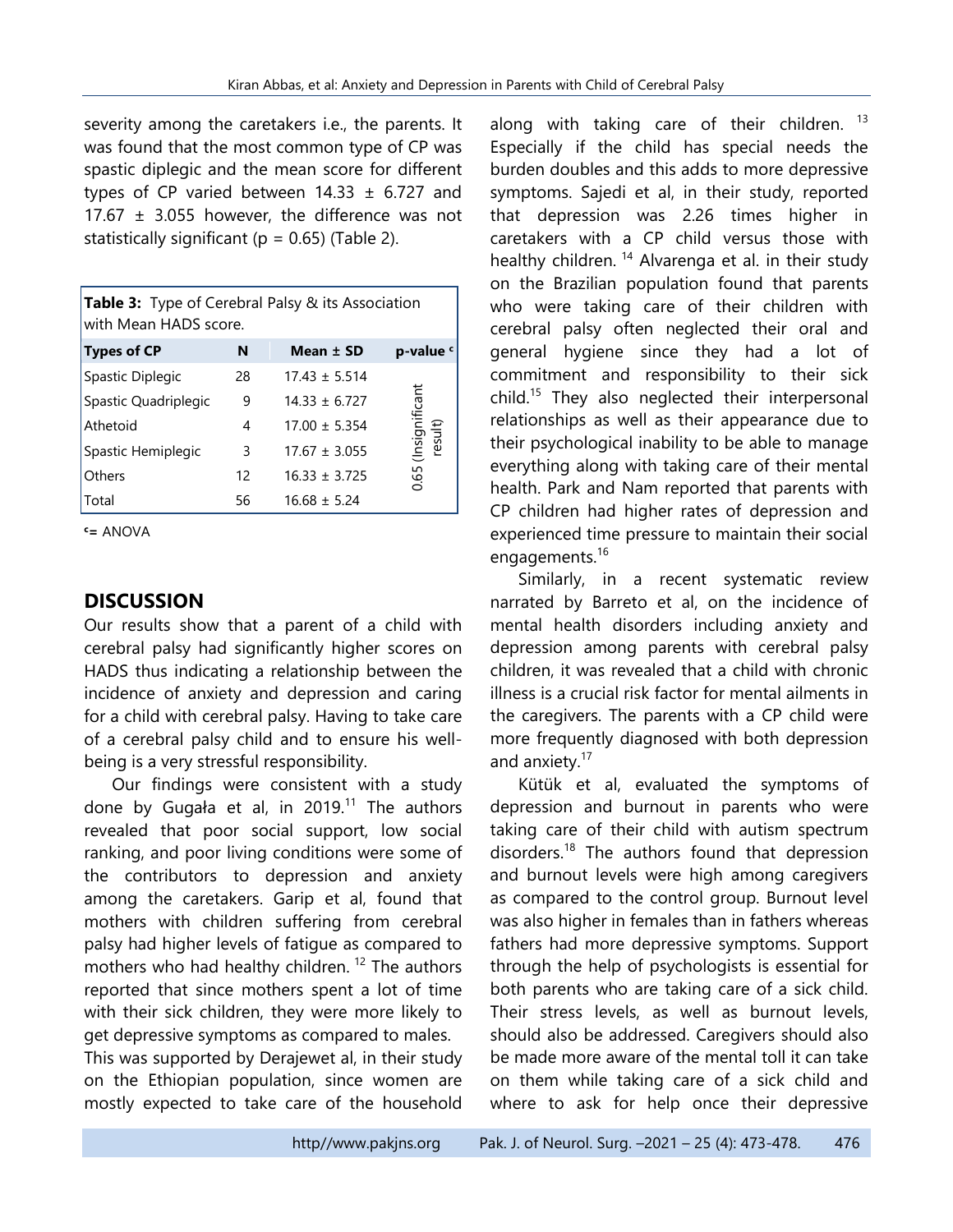symptoms get worse.

Despite the unparalleled significance of the current study findings, there are certain limitations to the study. First of all, we cannot extrapolate the findings of the current study to a larger population because of the small and undiversified sample size. Secondly, the researchers could not explore the risk factors of anxiety and depression in these participants due to resource constraints. However, the authors believe that the present study can catalyze future studies that can thoroughly explore the relationship between a sick child and the guardians' deteriorating mental health.

#### **Recommendations**

The study indicates that parents of patients with cerebral palsy are significantly more prone to anxiety and depression than those parents with no mentally challenged children. We recommend that all legal guardians of children suffering from a chronic illness should be counseled about the disease course and must be advised of self-care. Regular screening for mental health illnesses such as depression or irrational anxiety must be offered to all family members of a chronically ill child. If screened positive, they should be offered psychotherapy or referred to a psychiatrist.

### **CONCLUSION**

The parents of children with cerebral palsy were more likely to suffer from depressive symptoms as compared to those with healthy children. Further studies should be conducted on a larger scale to explore the predictors of psychological adversaries in parents with chronically ill children.

#### **REFERENCES**

1. Meleski DD. Families with Chronically Ill Children: A literature review examines approaches to helping them cope. AJN The American Journal of Nursing, 2002; 102 (5): 47-54.

- 2. Rao P, Pradhan PV, Shah H. Psychopathology and coping in parents of chronically ill children. The Indian Journal of Pediatrics, 2004; 71 (8): 695-9.
- 3. Cousino MK, Hazen RA. Parenting stress among caregivers of children with chronic illness: a systematic review. Journal of Pediatric Psychology, 2013; 38 (8): 809-28.
- 4. Richards CL, Malouin F. Cerebral palsy: definition, assessment and rehabilitation. Handbook of Clinical Neurology, 2013; 111: 183-95.
- 5. Hogan DP. Family consequences of children's disabilities. Russell Sage Foundation, 2012: Apr 1.
- 6. Gates P, Otsuka N, Sanders J, Mcgee‐Brown JE. Functioning and health-related quality of life of adolescents with cerebral palsy: self versus parent perspectives. Developmental Medicine & Child Neurology, 2010; 52 (9): 843-9.
- 7. Guillamón N, Nieto R, Pousada M, Redolar D, Muñoz E, Hernández E, Boixadós M, Gómez-Zúñiga B. Quality of life and mental health among parents of children with cerebral palsy: The influence of self-efficacy and coping strategies. Journal of Clinical Nursing, 2013; 22 (11-12): 1579- 90.
- 8. Lee MH, Matthews AK, Park C. Determinants of health-related quality of life among mothers of children with cerebral palsy. Journal of Pediatric Nursing, 2019; 44: 1-8.
- 9. Majnemer A, Shevell M, Law M, Poulin C, Rosenbaum P. Reliability in the ratings of quality of life between parents and their children of school age with cerebral palsy. Quality of Life Research, 2008; 17 (9): 1163-71.
- 10. Ström H, Kreuter M, Rosberg S. Quality of life in parents/caretakers of children with cerebral palsy in Kampong Cham, Cambodia. Journal of Tropical Pediatrics, 2012; 58 (4): 303-6.
- 11. Gugała B, Penar-Zadarko B, Pięciak-Kotlarz D, Wardak K, Lewicka-Chomont A, Futyma-Ziaja M, Opara J. Assessment of anxiety and depression in Polish primary parental caregivers of children with cerebral palsy compared to a control group, as well as identification of selected predictors. International Journal of Environmental Research and Public Health, 2019; 16 (21): 4173.
- 12. Garip Y, Ozel S, Tuncer OB, Kilinc G, Seckin F, Arasil T. Fatigue in the mothers of children with cerebral